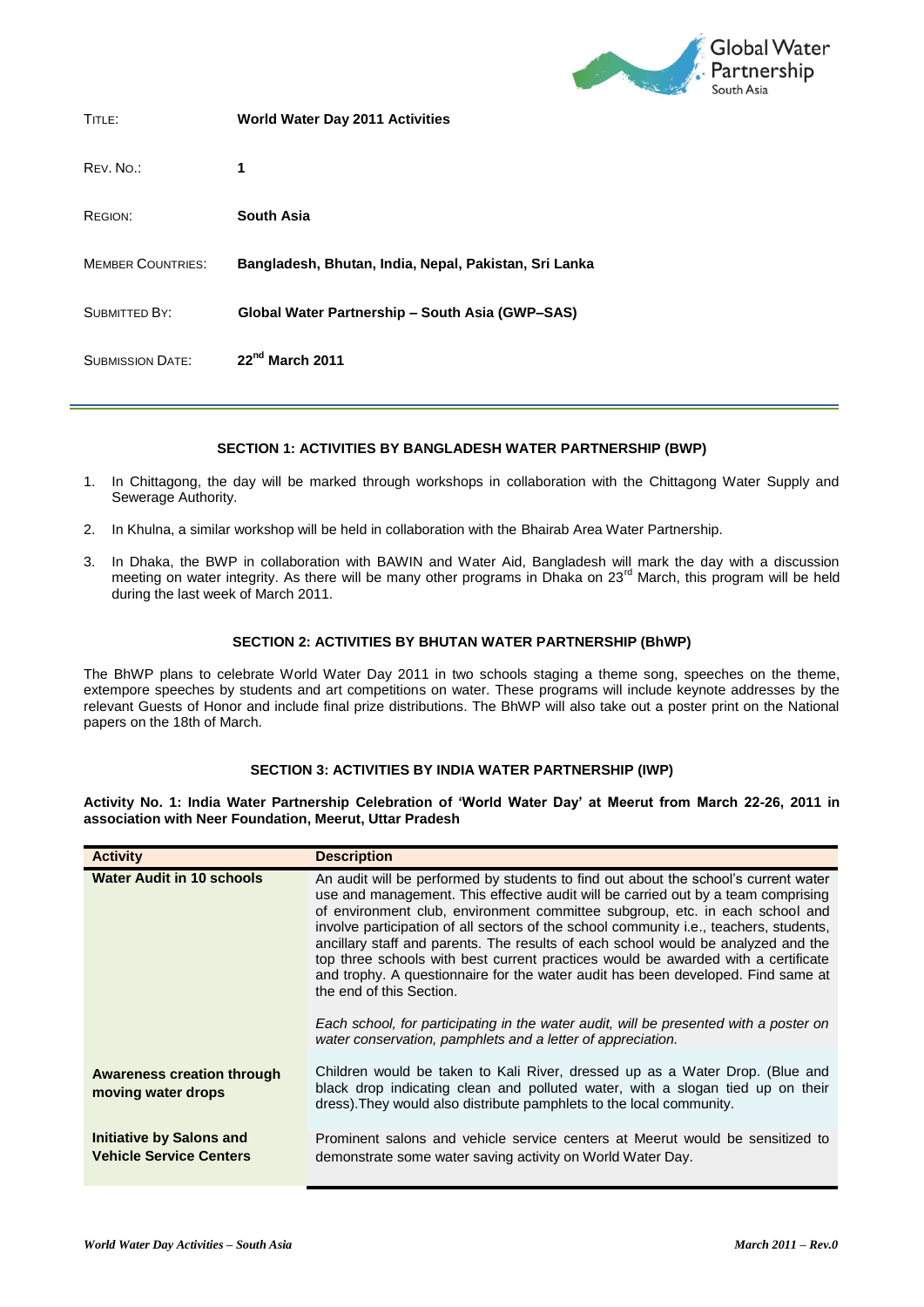| <b>Awareness Meeting</b><br><b>Water Walk</b>                                                 | An awareness generation meeting would be organized to educate School<br>Principals and Corporates on Rain Water Harvesting (RWH) and its benefit<br>towards water quality improvement.<br>Presentation, Documentary and taking Water Pledge alongside the Kali River, with<br>an active participation of Meerut University students and faculty members.                                                                                         |
|-----------------------------------------------------------------------------------------------|--------------------------------------------------------------------------------------------------------------------------------------------------------------------------------------------------------------------------------------------------------------------------------------------------------------------------------------------------------------------------------------------------------------------------------------------------|
| <b>Compilation of Status of Water</b><br>Through Children's<br><b>Quality</b><br><b>E</b> yes | About 20 posters and slogans would be collected from the educational institutes of<br>Meerut and it would be compiled in form of a book on 'Status of Water Quality<br>through Children's Eyes', which will have these posters, slogans and scientific<br>inputs on what is the current situation of water quality and what can be done at our<br>level. This document will be circulated among various departments working on<br>water quality. |

**Activity No. 2: India Water Partnership Celebration on World Water Day-2011 on 22nd March, 2011 at Udaipur, Rajasthan in Association with Jheel Sanrakshan Samiti, Udaipur**

**Activity No. 3: Preparatory Meeting on World Water Day 2011 (22nd March, 2011) for Organizing Multistakeholders' Dialogue on IWRM Roadmap by Eastern Zonal Water Partnership and Odisha Water Forum**

| <b>Activity</b>                        | <b>Description</b>                                                                           |
|----------------------------------------|----------------------------------------------------------------------------------------------|
|                                        |                                                                                              |
| <b>Preparatory Meeting on</b>          | On the occasion of World Water Day, the Eastern Zonal Water Partnership (EZWP)               |
| World Water Day 2011 (22 <sup>nd</sup> | and Odisha Water Forum (OWF) will hold a preparatory meeting on 22 <sup>nd</sup> March, 2011 |
| March, 2011) for Organizing            | to discuss the Road Map prepared by Odisha State Government with the technical               |
| Multi-stakeholders'                    | assistance of the Asian Development Bank. In the meeting, the date, venue,                   |
| Dialogue on IWRM                       | participants, etc. would also be decided for organizing the multi-stakeholders'              |
| <b>Roadmap by Eastern Zonal</b>        | dialogue. Based on the preparatory meeting, Eastern Zonal Water Partnership                  |
| <b>Water Partnership and</b>           | (EZWP) and Odisha Water Forum (OWF) with the support of India Water Partnership              |
| <b>Odisha Water Forum</b>              | will organize a multi-stakeholder dialogue on Integrated Water Resource Management           |
|                                        | (IWRM). While this consultation will discuss on the limitations of the Road Map already      |
|                                        | prepared for Odisha, it will focus on developing a road map for EZWP and OWF as to           |
|                                        | what needs to be done by these two networks for the implementation of IWRM in                |
|                                        | Odisha as well as other eastern states that has people at the center, based on the           |
|                                        | needs of the people and the time and that respects the basic principles of IWRM.             |

# **SECTION 4: ACTIVITIES BY NEPAL WATER PARTNERSHIP (NWP)**

Nepal Water Partnership / JVS is deeply involved in celebrating the Nepal National Water Week (NNWW) from the 17<sup>th</sup> to the 23<sup>rd</sup> of March 2011. The Water Week starts with the Inauguration ceremony on March 17<sup>th</sup>, culminating on March 22<sup>nd</sup>, as World Water Week and closes on March 23<sup>rd</sup>, the World Meteorological Day.